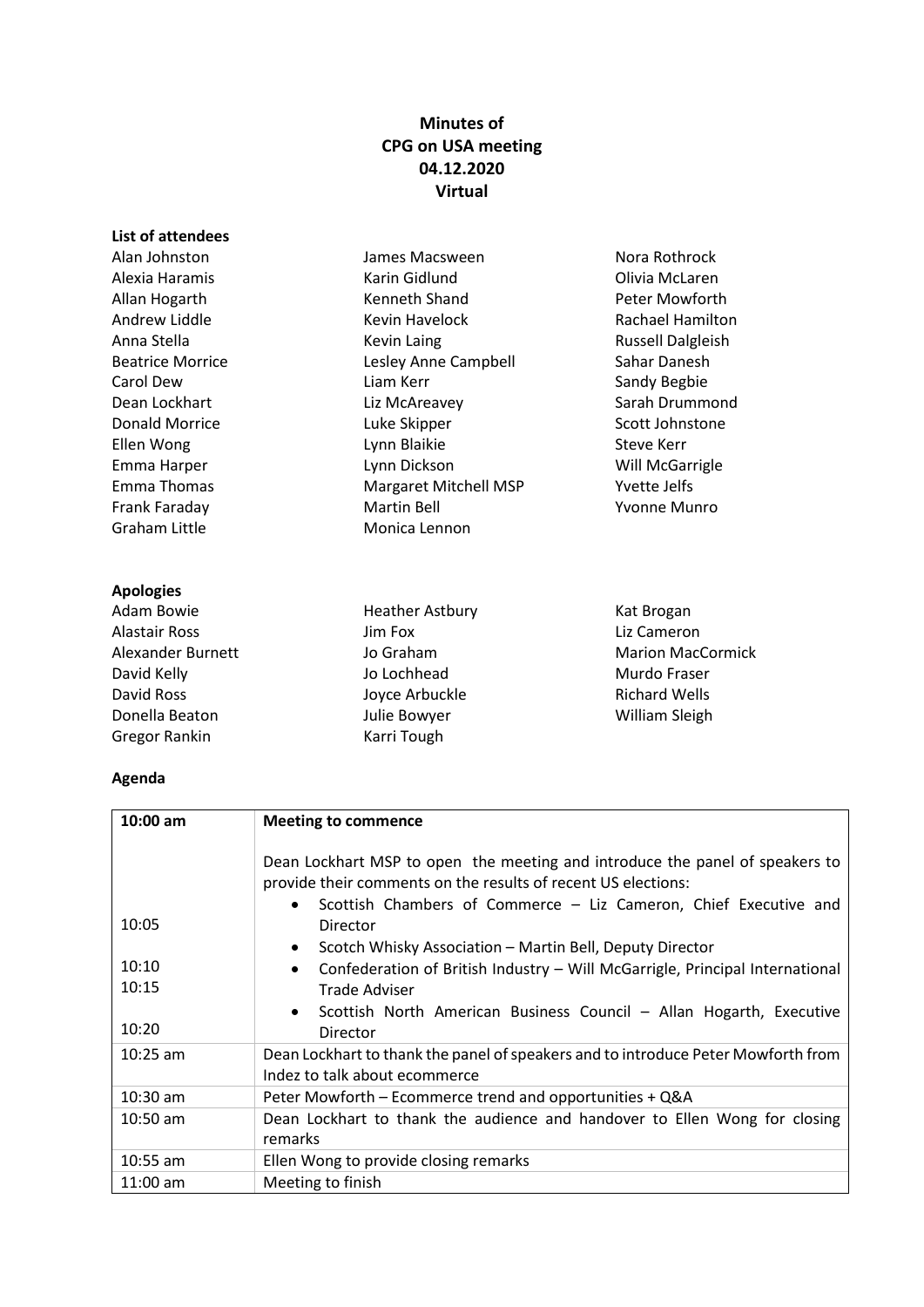#### **Minutes:**

### **Welcome from Dean Lockhart MSP**

Dean Lockhart MSP (DL MSP) opens the meeting and introduces the panel of speakers to provide their comments on the results of recent US elections and open discussion on ecommerce:

- Scotch Whisky Association Martin Bell, Deputy Director (MB)
- Confederation of British Industry Will McGarrigle, Principal International Trade Adviser (WMcG)
- Scottish North American Business Council Allan Hogarth, Executive Director (AH)

DL MSP forwards apologies from Liz Cameron, Chief Executive and Director of Scottish Chambers of Commerce.

### **Panel Discussion**

First question of the meeting goes to Allan Hogarth (AH), Executive Director, Scottish North American Business Council. DL MSP asks about the opportunities, success and challenges with virtual trade missions and asks about a comment regarding the US elections.

AH responds with information that the March 2020 Trade Mission to Philadelphia wasn't supposed to be virtual – nevertheless 80% of the secured meetings were saved and continued virtually. This will be the reality for the foreseeable future and a large number of companiesthat took part in the December 2020 Virtual Trade Mission to Pacific North West USA shows this can be done successfully. There are many advantages such as less time wasters, more direct conversations and very cost effective. AH updates about plans for next year with trade missionsto Canada and Chicago. AH describes the virtual trade missions as an overall success. AH moves on to the second part of the questions regarding US elections stating they are not yet over as we await information on which party will control the Senate next year – this will be clarified when the two Georgia Senate seats choose Republican or Democrat. AH expects the Biden administration to have a more predictable approach.

DL MSP asks about the impact of travel restrictions on number of organizations attending the trade missions.

AH agrees that the costs are significantly lower however nothing beats face to face conversations. Time difference is a huge challenge, but also lots of work now can be done prior to the trade mission. The best way forward would be to take best features of both virtual and physical trade missions.

DL MSP moves on to asking Will McGarrigle (WMcG), Principal International Trade Adviser, Confederation of British Industry about future opportunities for Scottish businesses and the US election.

WMcG highlights that for the Biden administration the focus for now will be on repairing the core relationships, the Paris Agreement and US rejoining WHO as well as human rights and The Comprehensive and Progressive Agreement for Trans-Pacific Partnership. Before the focus on international matters, crucial domestic issues must be addressed. As Joe Biden is a foreign relations expert, WMcG expects a cooperative approach with a focus on rebuilding connections for instance by helping resolve the Airbus-Boeing WTO dispute. Overall the Biden win is expected to bring positive changes, UK/US free trade agreement not a priority but in time will set the course for decades of a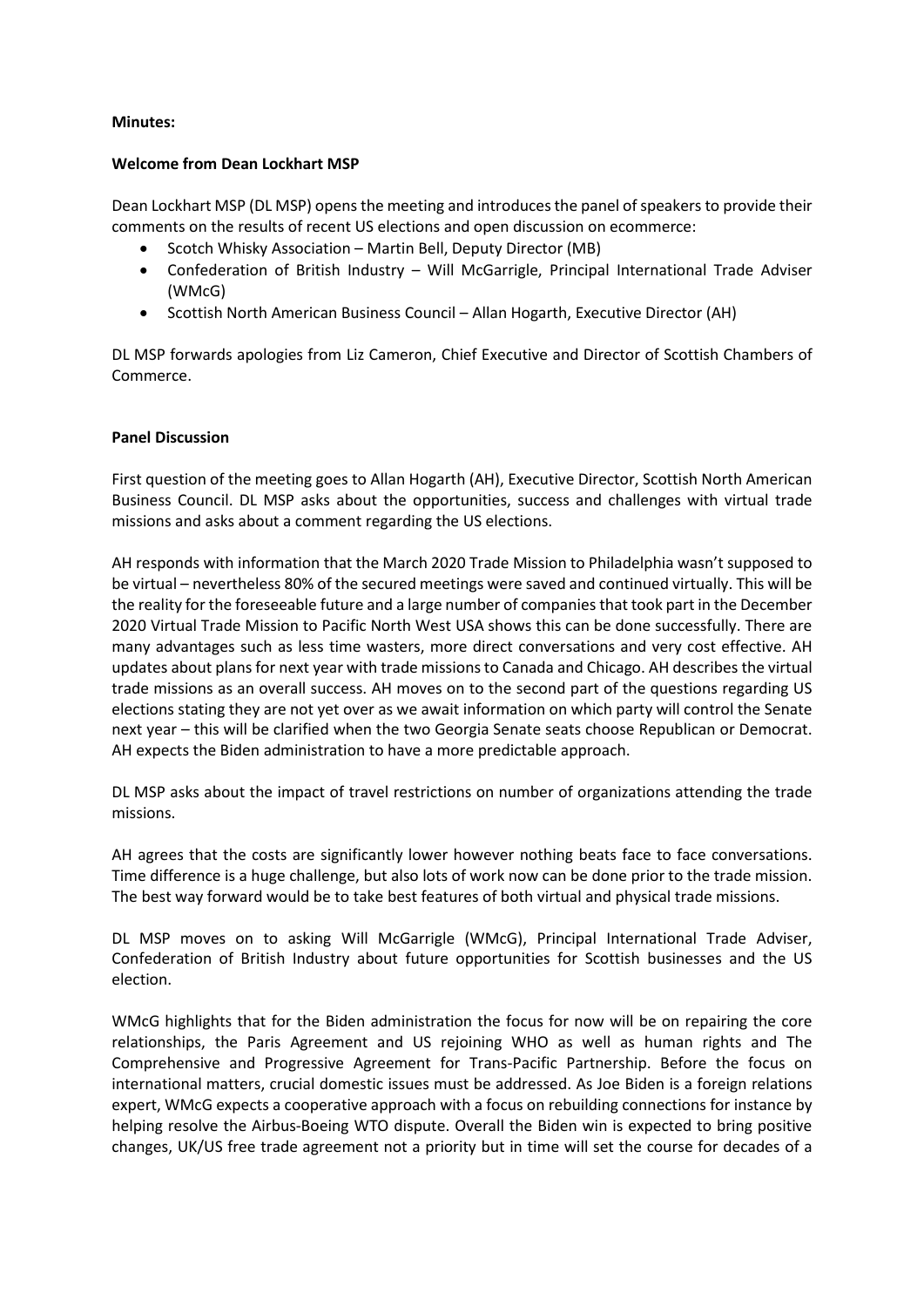strong relationship but a lot of work needs to be done before this is agreed on several issues such as Digital, Data, Drug, Industry Standards and Agriculture.

DL MSP moves on to asking Martin Bell (MB), Deputy Director, Scotch Whisky Association about the trends in export and future opportunities.

MB recognizes the US market to be the single largest export market for Scotland (£1 billion in export in 2019) with £400 million lost due to tariffs. It has been a difficult year and globally the industry has not been immune to Covid19 pressures but the main impact on export has been the tariffs, particularly challenging forsmaller businesses, but hopesfor resolution are in sight due to Brexit which will give the UK more control.

DL MSP presents a question from Kenneth Shand (KS), Senior Partner, Scotland, Dentons, regarding the anticipated changes in overall attitude of US companies towards the UK.

AH replies that local connections crucial – US companies employ approximately 60,000 employees in Scotland thanks to an attractive and cost effective environment. Policy makers need to ensure this is secured and that the costs don't change.

WMcG answers that Biden administration will focus on environmental issues, climate change, sustainability and clean growth – which is top of the agenda for Scotland as well. This will hopefully bring opportunities and areas for potential collaboration.

MB agrees that there will be long-term opportunities with the Free Trade Agreement. The Biden administration shouldn't have much impact in this case, but on the WTO which may.

DL MSP brings Sandy Begbie (SB), Chief Executive, Scottish Financial Enterprise who asks about the Paris Treaty and further thoughts regarding opportunities around climate change.

AH highlights that Biden named John Kerry Climate Envoy which shows the importance of this matter to the administration. With focus on Smart Cities and the upcoming COP 26 there will also be great opportunities for city-level partnerships. US businesses will operate in Scotland for as long as they have access to highly skilled employees.

WMcG agrees there will be lots more momentum now and reminds the next G7 summit will be held in the UK as well.

MB also agrees that the sustainability piece is top priority for most now including the SWA with a commitment to mitigate the impact on the environment and their path to become carbon neutral. MB indicated the Biden administration may support a border adjustment mechanism and the carbon border taxation. According to MB less tariffs and collaboration consensus will be the key drivers for industries and growth.

Ellen Wong (EW) Principal Officer of the U.S. Consulate General in Edinburgh, Scotland, UK, added in the chat that US states send delegations to COP summits and expects engagement and participation on state, Senate and Congress levels.

Anna Stella (AS), Founder and Marketing Expert, BBSA Marketing continued the session by asking about forecast regarding immigration changes.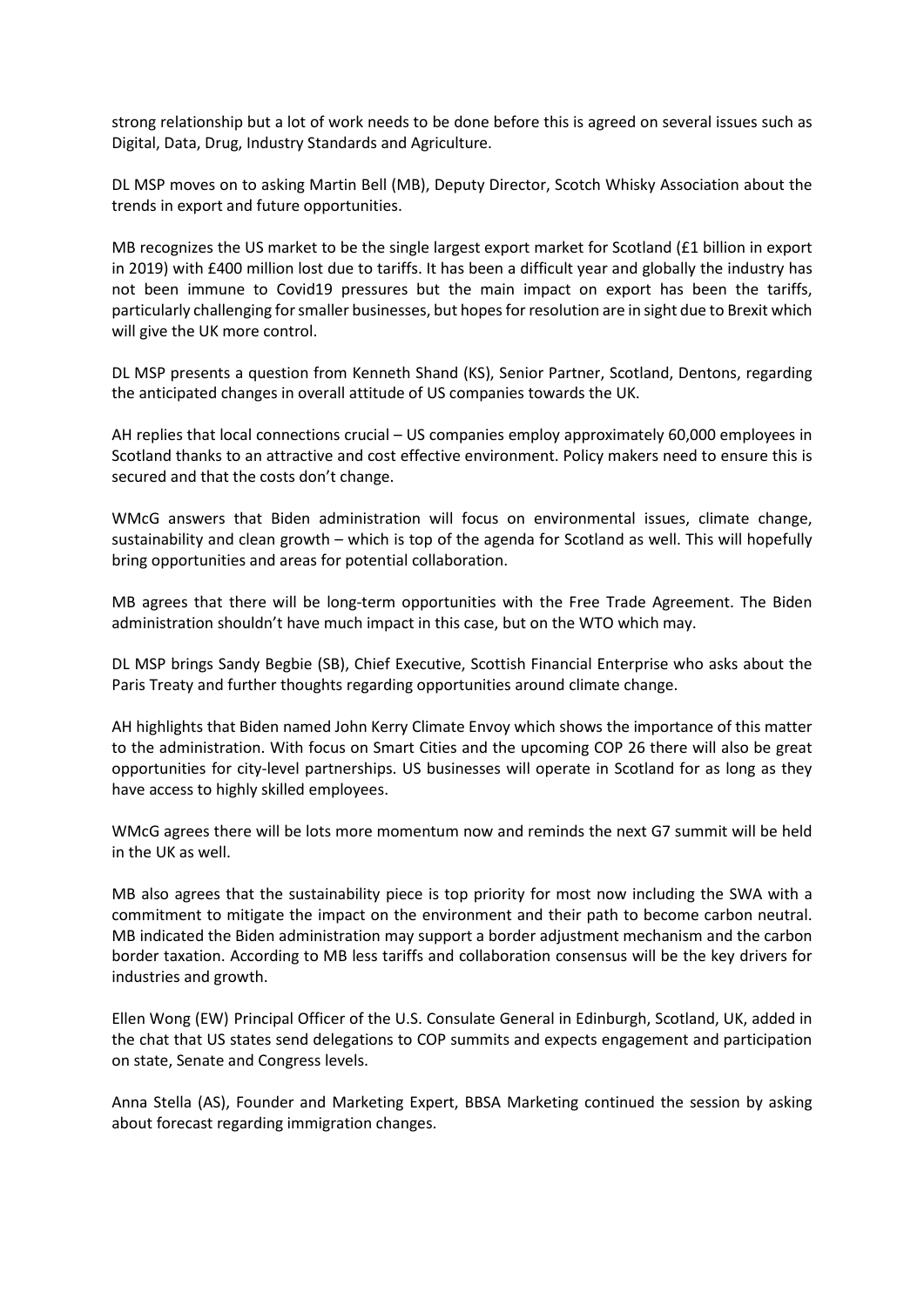AH is hopeful that this will improve but noted that the Trump administration will leave a very strict, limited and restricted legacy.

WMcG agreed and added that a different Congress will also be a hurdle in this matter.

Scott Johnstone (SJ), Chief Executive, Scottish Lifesciences Association asked about regulations in the Food and Drink industry and the use of chlorine.

AH pointed out that civil servants in this area will remain the same and hopefully the Trade Agreement will bring positive changes.

WMcG agrees the work of the Congress will now be crucial for agriculture.

Emma Harper (EH), added that chlorine washes are present in the UK as well. The overall discussion led to a statement that concerns about chlorine-washed chicken are less around the actual use of chlorine, but more that these washes are used to clean up poor welfare and hygiene practices throughout the system. AH agreed that there are just different standards in different markets. EW added that now with different alternatives, chlorine is used less.

Rachel Hamilton (RH), thanked the panel and added a statement regarding the challenges and tariffs imposed on cashmere manufacturers. RH finds these discussions very important and believes these will bring a positive impact. Soft power and engaging young people will be crucial to repair.

AH agreed and added the importance, strength and depth of the Scottish diaspora – which is a card that could and should be played harder.

DL MSP also recognized the significance of these connections and what a great resource for collaboration they are.

Donald Morris (DM), asked how can the Government help support and grow ecommerce.

AH gave a few examples of companies such as SchoolCloud, eCom Scotland and docs24 who have made good connections in the US through the missions with the support also of Global Scots connections.

WMcG said that making customs procedures easier would be very helpful and that the Government should help promote opportunities.

MB continued that companies should step up and improve their operations within ecommerce. The pandemic has boosted this.

DL MSP wanted to know the percentage of sales via ecommerce however MB responded that this varies from market to market and is now growing rapidly.

### **Dean Lockhart MSP thanks the panel of speakers and introduces Peter Mowforth from Indez to talk about ecommerce**

Peter Mowforth (PM), CEO, Founder and Owner, Indez, presents the value of commercialization of ecommerce and the new document Renewing Scotland's Full Potential in a Digital World: Updating the Digital Strategy for Scotland. According to PM the document is a disappointment and is not as